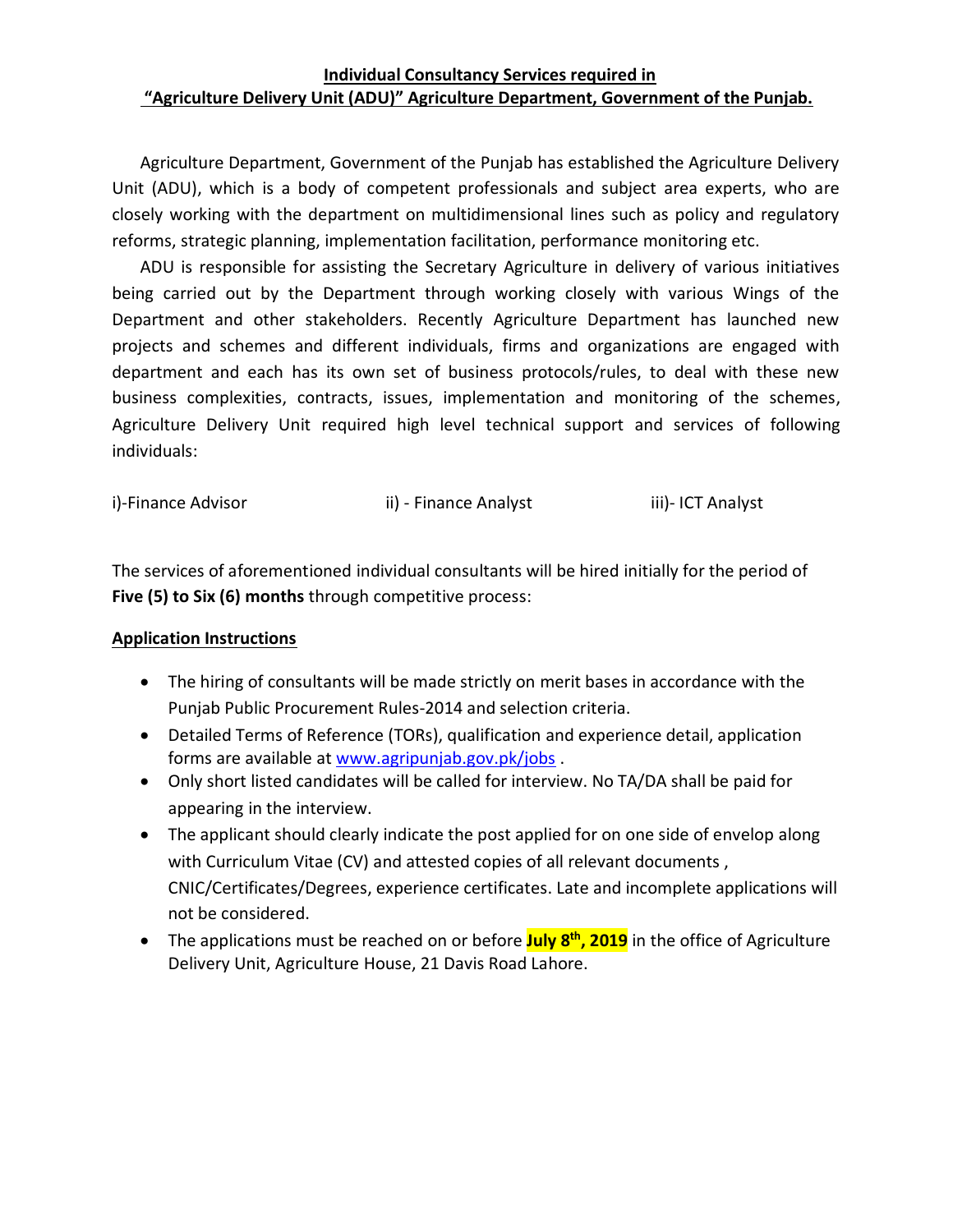| <b>Criteria/Competencies</b>                    |                         |                | <b>Maximum Points</b> |                      | <b>Points Gained</b>     |
|-------------------------------------------------|-------------------------|----------------|-----------------------|----------------------|--------------------------|
| Academic qualification                          |                         |                | 15                    |                      |                          |
| Working Experience.                             |                         |                | 15                    |                      |                          |
| Demonstrated analytical and writing experience. |                         |                | 10                    |                      |                          |
| Communication and report writing Skills         |                         |                | 10                    |                      |                          |
| Financial capability                            |                         |                | 10                    |                      |                          |
| Approach and methodology                        |                         |                | 15                    |                      |                          |
| Quality of management                           |                         |                | 10                    |                      |                          |
| Creativity/ Out of box thinking                 |                         |                | 15                    |                      |                          |
| <b>Total</b>                                    |                         | 100            |                       |                      |                          |
| Weak: Below 70%                                 | Satisfactory: 70% - 75% | Good: 76% -85% |                       | Very Good: 86% - 95% | Out Standing: 96% - 100% |
|                                                 |                         |                |                       |                      |                          |

# **Job Descriptions / Terms of Reference/Qualification requirements for Consultant**

# **1. Finance Advisor**

- Develop strategies for improvement in financial management and planning of various programs and schemes in close collaboration with the senior officials and various Wings of Agriculture Department
- Conduct financial analysis on schemes and programs of Agriculture Department, especially those being implemented by the private sector service providers, ensuring that maximum benefit is being extended to the farmers at least cost to the Government
- Plan financial audits of various Wings and Projects of Agriculture Department by understanding organization objectives, structure, policies, processes, internal controls, and external regulations; identifying risk areas; preparing audit scope and objectives; preparing audit programs.
- Assesses risks and internal controls by identifying areas of non-compliance; develop and evaluate manuals and financial processes; identifying process weaknesses and inefficiencies and operational issues.
- Complete audit work papers and memoranda by documenting audit tests and findings. Communicates audit progress and findings by providing information in status meetings; highlighting unresolved issues; reviewing working papers; preparing final audit reports.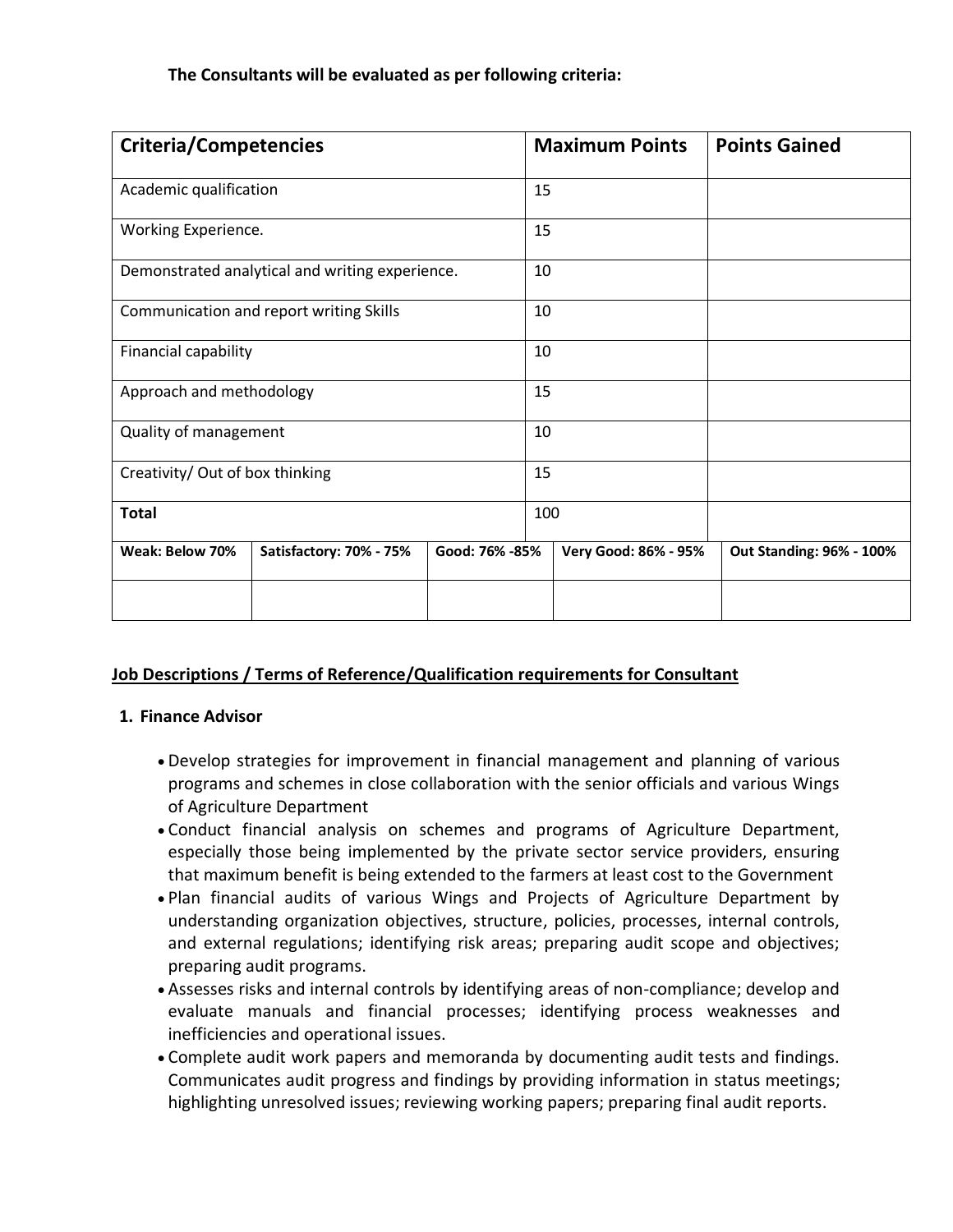- Supports external auditors by coordinating information requirements.
- Provides financial control information by collecting, analyzing, and summarizing data and trends.
- Meet the financial reporting requirements of the World Bank's SMART Performance for Results program
- Carryout any additional task assigned by Secretary, Agriculture and/or Chief Technical Advisor, Agriculture Delivery Unit

### **Qualification, experience requirements**

- Qualified Chartered Accountant (CA, ACCA, Masters in Finance or equivalent)
- More than 08 years of experience including financial management, financial analysis, financial reporting roles with reputable local or international firms / organizations
- Development sector experience will be an added advantage

### **2. Finance Analyst**

- Assist Financial Advisor to carryout financial assignments as depicted in his contract
- Help the Financial Advisor in development of strategy for improvement in financial management, planning and control regimes, in close collaboration with the senior officials and Wings of Department.
- Obtain, analyze and evaluate accounting documentation, financial data, previous reports, flowcharts etc. Identify loopholes and recommend risk aversion measures and cost savings.
- To assist the Financial Advisor in provision of guidance and assistance in monitoring and evaluation and documentation of financial management and control related activities.
- Coordinate with different wings of Agriculture Department in financial management, planning and implementation of control regimes related discussions at different forums
- Carryout any additional task assigned by Financial Advisor or Chief Technical Advisor, Agriculture Delivery Units.

# **Qualification and Eligibility**

- Qualified ACCA / CA or Masters of Business Administration (Finance)/M.Com or Bachelor degree in any field
- Minimum 02 years of relevant experience in financial management/administration sector
- Not more than 45 years of age
- Must possess excellent communication and IT skills

# **3. ICT Analyst**

 Provide structured technical inputs to ICT Advisor for identified areas to introduce ICT based projects, by preparing feasibility, technology options analysis, process flow, technology specifications, cost implication, etc.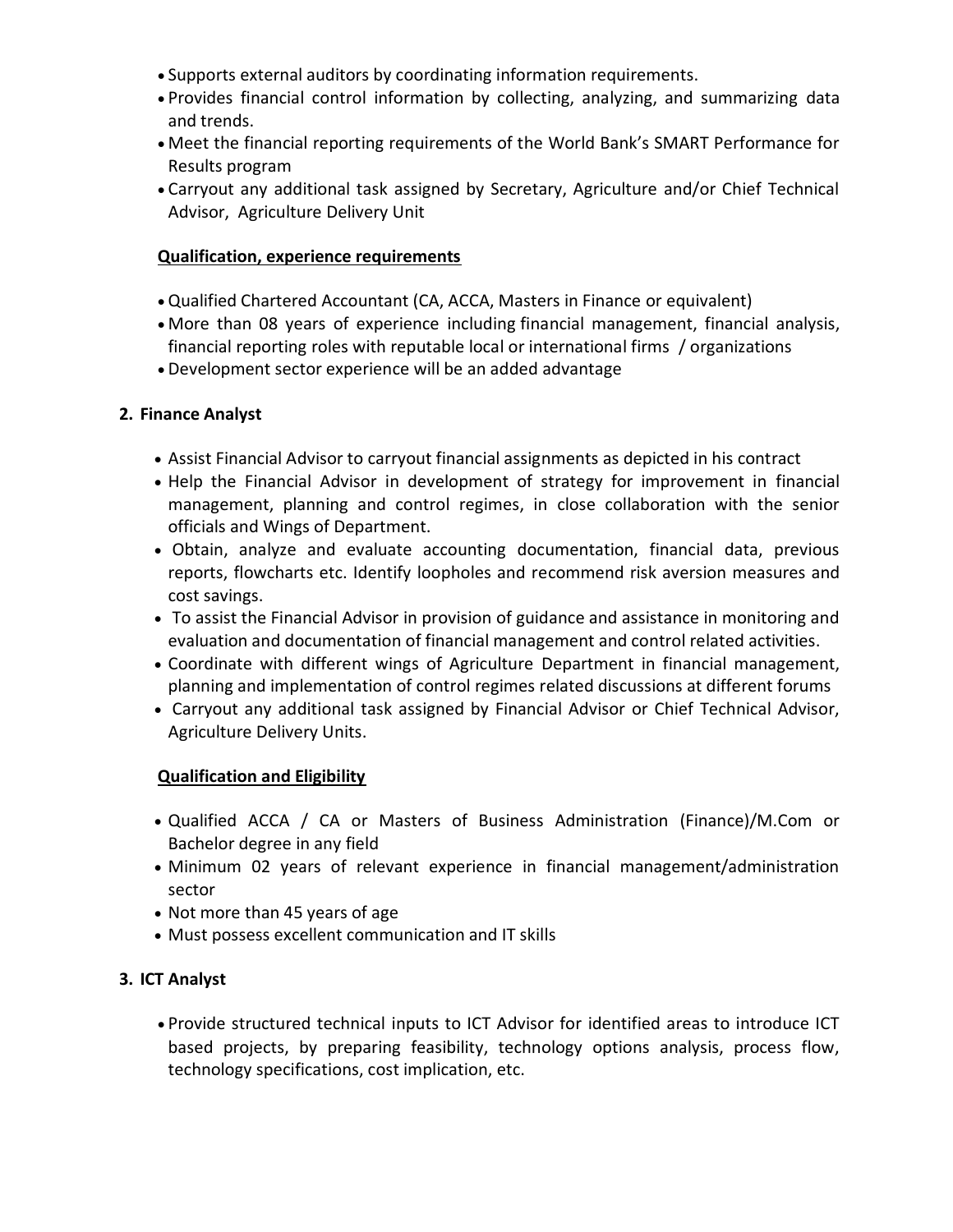- Provide input and assist ICT Advisor to develop TORs and tender documents / PC1 for hiring the services of IT companies, if DOA decides to develop any software / application / database.
- Take lead on assigned projects under the guidance and supervision of ICT Advisor.
- Coordinate on issue identification and resolution of the ICT systems and service
- Review systems that have been developed and deployed, identify areas of improvement, provide input towards roadmaps of application releases and actively participate throughout the product development lifecycle.
- Coordinate with various wings of DOA, external departments and DOA technology partner to resolve system issues.
- As per direction of ICT Advisor, provide technical inputs to all matters having ICT angle, that come in discussion with Planning & Development Department, Federal Ministry of Agriculture and Food, and other public and private organizations / stakeholders. He /she will provide strong technical support and guidance to other teams working in / with DOA. The specific details shall be set forth by ICT Advisor, as per need.
- Participate and schedule meetings to liaise with public and private stakeholders and experts on various aspects of agriculture sector, as per advice of ICT Advisor. Moreover, the ICT Analyst will arrange, coordinate and participate in meetings between DOA relevant directorates, government stakeholders, elected representatives and experts, as and when required.
- Take lead on requirements gathering and then articulates and documents business requirements, function and non-functional requirements for new and existing systems.
- Reach out to various DOA wings, vendors and other government department to identify and evaluate end user and business requirements.
- Ensure clean and accurate documentation that may include aspects such as business requirements, client requirements, and technical specifications, and write findings in form of reports, which may be used in professional publications or secretary level presentations.
- Under the direction of ICT Advisor, work with data in MS excel and manipulate the data with various formulas to generate desired results.
- Create User Accepting Testing document, schedule UAT with various department wings, vendors and government department, conduct testing with relevant wings of DOA and at the end of testing submit final report to ICT Advisor.
- Create and assist ICT Advisor with development of AS-IS and TO-BE Business process diagrams as required from time to time.

# **Qualification and Eligibility**

- Bachelor's or Master's degree in Computer System, Computer Engineering, Information Systems, Software Development or any other field.
- A minimum of 3 years of relevant work experience in the public or private sector, working with multiple ICT projects. Work experience is the field of ICT will be seen very positively.
- Hands on experience and familiarity with ICT-based innovative concepts for agriculture sector. Well versed with the various ICT based development model / approaches used in agriculture sector of Pakistan or abroad.